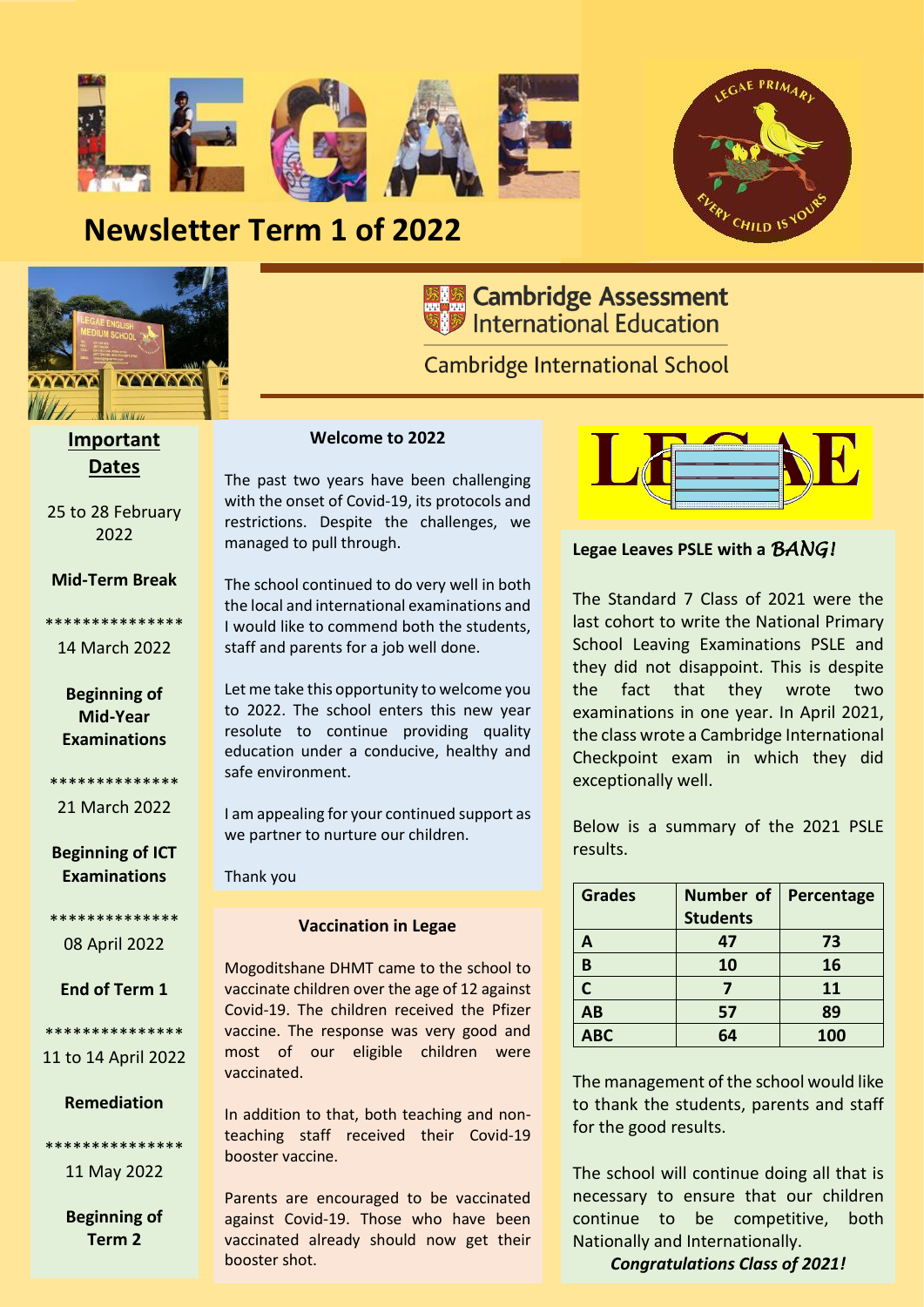#### *Legae Ambassadors*

The school has an outreach programme spearheaded by our ambassadors. These are a group of students whose main task is to reach out and be a link between the school and organisations such as BSPCA, Cancer Association of Botswana and other non-profit organisations.

Though some aspects of the initiative such as physical visits have been inactive due to Covid-19 restrictions, the school continued to offer the much-needed support to CAB and BSPCA.

It is our hope that the initiative will be more active in 2022 as Covid-19 restrictions are relaxed. To drive this noble exercise, the school will continue reverting to parents for help and assistance.

In the near future, suitable ambassadors will be identified among our students and the out-reach t programme will be re-started.





#### Morning Routines

Covid-19 protocols



## **LEGAE 1st Our Children 1st**

#### **Legae Supports Botswana Cancer**



**Association**



#### **Legae Celebrate Chinese New Year in style**

Tuesday  $1<sup>st</sup>$  of February 2022 marked the Chinese New Year. Since Legae embraces all cultures and the fact that we are offering Chinese Language as a subject, the school joined the entire Chinese Community world wide to celebrate the start of the Year of the Tiger.

The school was joined by the Confucius Institute: University of Botswana (CIUB). In his message, Professor Pu Durong expressed gratitude to the partnership between CIUB and Legae English Medium School. He further explained the significance of the Tiger in the Chinese culture. The tiger embodies courage and bravery, so the new year symbolises resilience and strength.



**Chinese Martial Arts Demonstration**

**Happy Chinese New Year** 

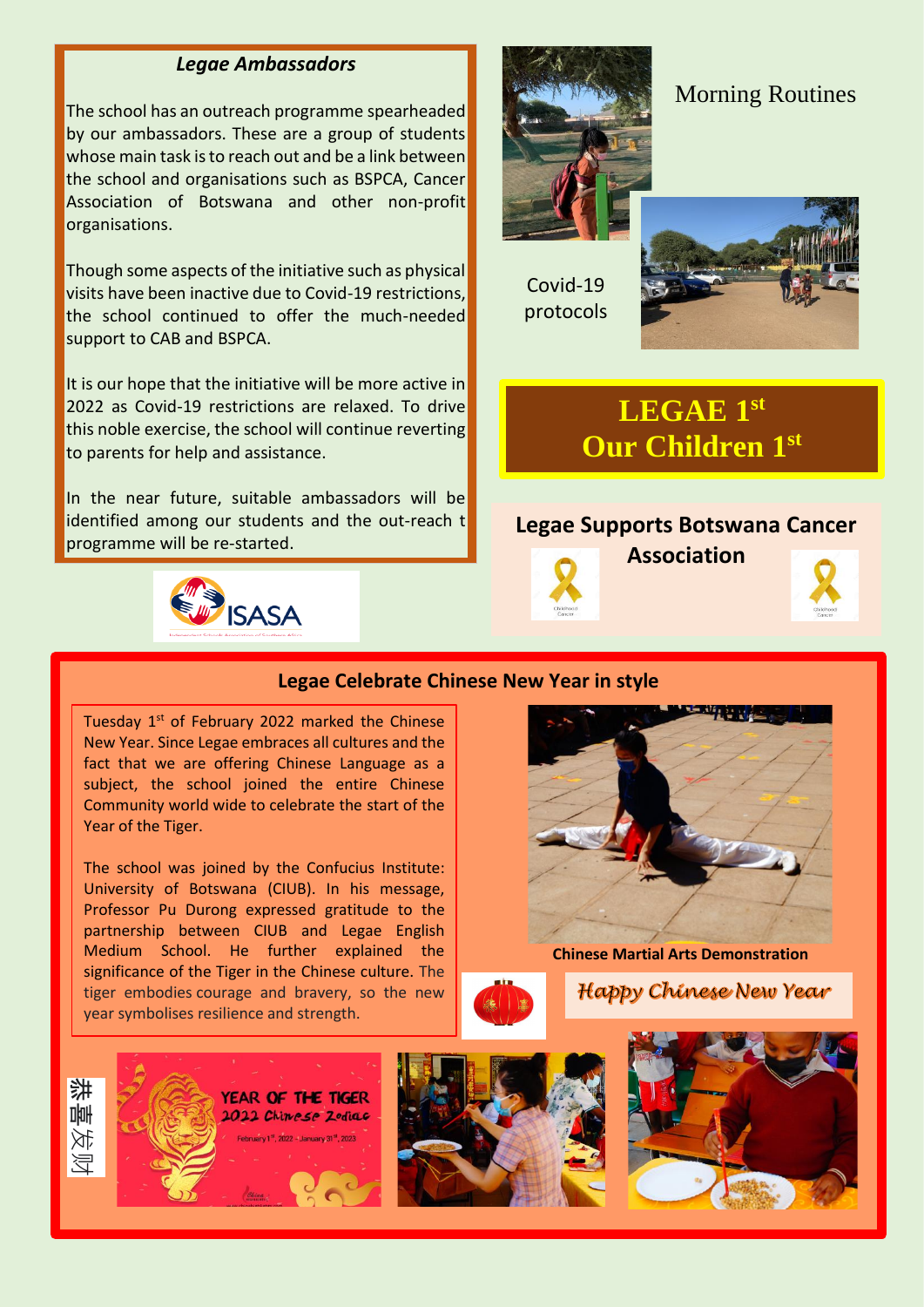#### **Why Cambridge Curriculum?**

#### **It is an [International curriculum](https://www.cambridgeinternational.org/why-choose-us/benefits-of-a-cambridge-education/international-curriculum/index.aspx)**

The Cambridge Curriculum sets a global standard for education, with programmes that stretch, challenge and inspire our students.

#### **[Teaching and learning](https://www.cambridgeinternational.org/why-choose-us/benefits-of-a-cambridge-education/teaching-and-learning/index.aspx)**

The attributes of the Cambridge Curriculum inspire a love of learning in our students and an innovative approach of teaching in our teachers.

#### **[Assessment](https://www.cambridgeinternational.org/why-choose-us/benefits-of-a-cambridge-education/assessment/index.aspx)**

Good assessment is at the heart of a good education. Cambridge designs assessments that are fair, valid, reliable and practicable.

#### **[International recognition](https://www.cambridgeinternational.org/why-choose-us/benefits-of-a-cambridge-education/international-recognition/index.aspx)**

Cambridge students can be confident that their qualifications will be valued by universities and employers across the world.

#### **[Global community](https://www.cambridgeinternational.org/why-choose-us/benefits-of-a-cambridge-education/global-community/index.aspx)**

Be part of a global community – nearly a million students in 10,000 schools in 160 countries prepare for the future with Cambridge qualifications.

> **關關 Cambridge Assessment** International Education Cambridge International School



**ICT Class in Session.**



**Term 1 Afternoon Activities**

Legae English Medium School is proud to be offering students with a wide variety of co-curricular activities. In addition, the school is affiliated to Southern CHOPS Sports Association (SCSA) and Botswana Primary Schools Sports Association (Bopssa). The two organisations will help expose our children to a variety of national and international competitions.

Children are encouraged to participate in at least one cocurricular activity per term.

Even though Covid-19 Regulations have been relaxed in relation to sports, Inter-school competitions remain suspended until further notice. Competitions will be inhouse only (inter house competitions).



**Improved Teaching and Learning Strategies by using ICT**

# Recycle, Reuse, Reduce



**Gender Based Violence has never been the answer and it will never be. Help stop violence in our homes, communities, towns and villages.**